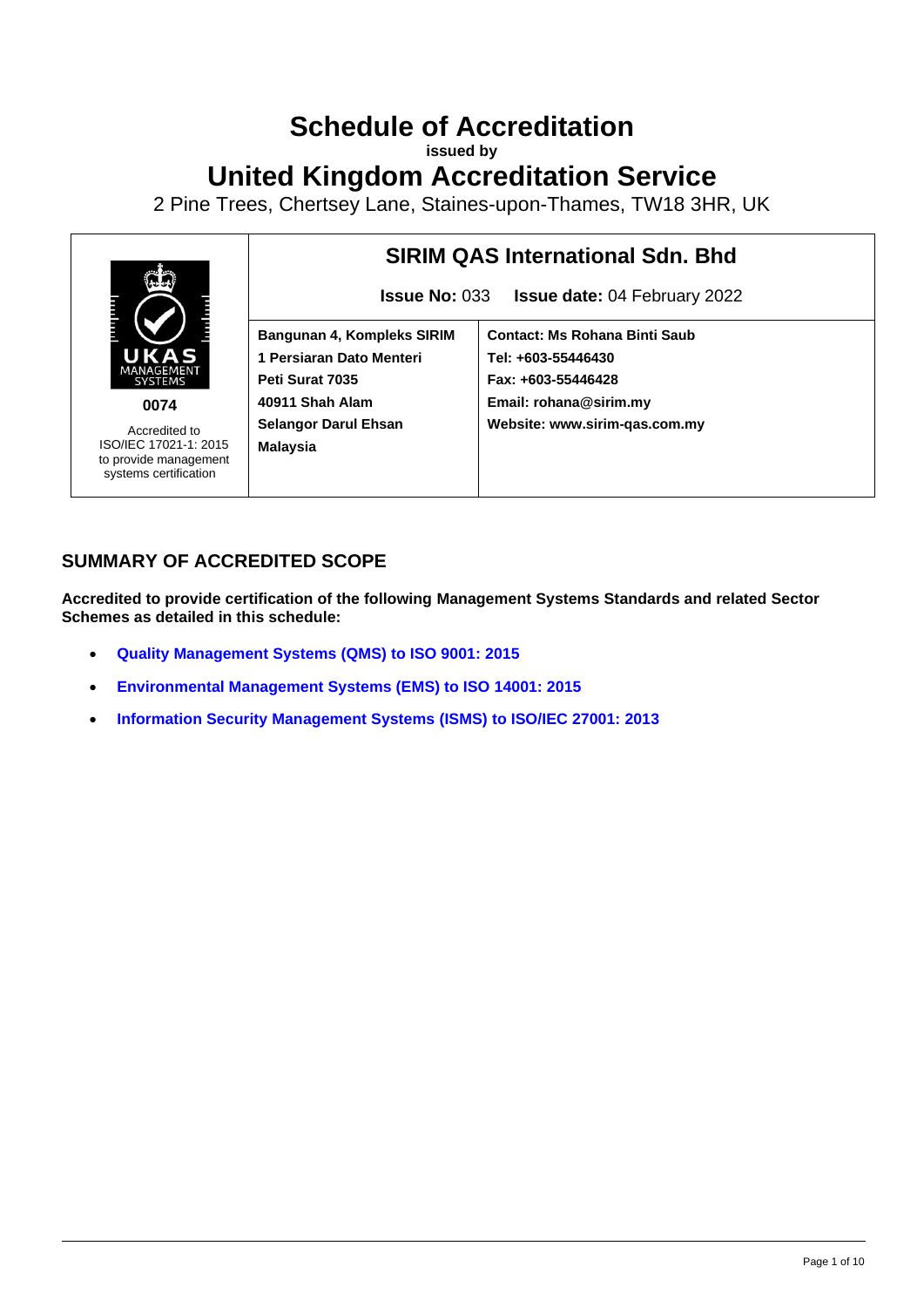| UKAS<br>MANAGEMENT<br><b>SYSTEMS</b><br>0074<br>Accredited to<br>ISO/IEC 17021-1: 2015<br>to provide management<br>systems certification | <b>Schedule of Accreditation</b><br>issued by<br><b>United Kingdom Accreditation Service</b><br>2 Pine Trees, Chertsey Lane, Staines-upon-Thames, TW18 3HR, UK<br><b>SIRIM QAS International Sdn. Bhd</b><br><b>Issue No: 033 Issue date: 04 February 2022</b> |     |     |     |  |
|------------------------------------------------------------------------------------------------------------------------------------------|----------------------------------------------------------------------------------------------------------------------------------------------------------------------------------------------------------------------------------------------------------------|-----|-----|-----|--|
|                                                                                                                                          | <b>KEY LOCATION ADDRESS</b>                                                                                                                                                                                                                                    | QMS | EMS | SMS |  |
|                                                                                                                                          | SIRIM QAS International Sdn. Bhd.<br>Bangunan 4, Kompleks SIRIM<br>1, Persiaran Dato Menteri<br>Peti Surat 7035<br>40911 Shah Alam<br>Selango Darul Ehsan<br>Malaysia                                                                                          | ✓   |     |     |  |

This Certification Body has demonstrated to UKAS that it has the systems and processes in place to provide the competence and capability, including understanding of local requirements, to manage and issue accredited management systems certification in the country in which it is established and the countries or region detailed in the table below, for the standards and scopes detailed on this schedule, unless specifically detailed in the individual Management System scope table *(denoted by* \**)*.

Malaysia Asia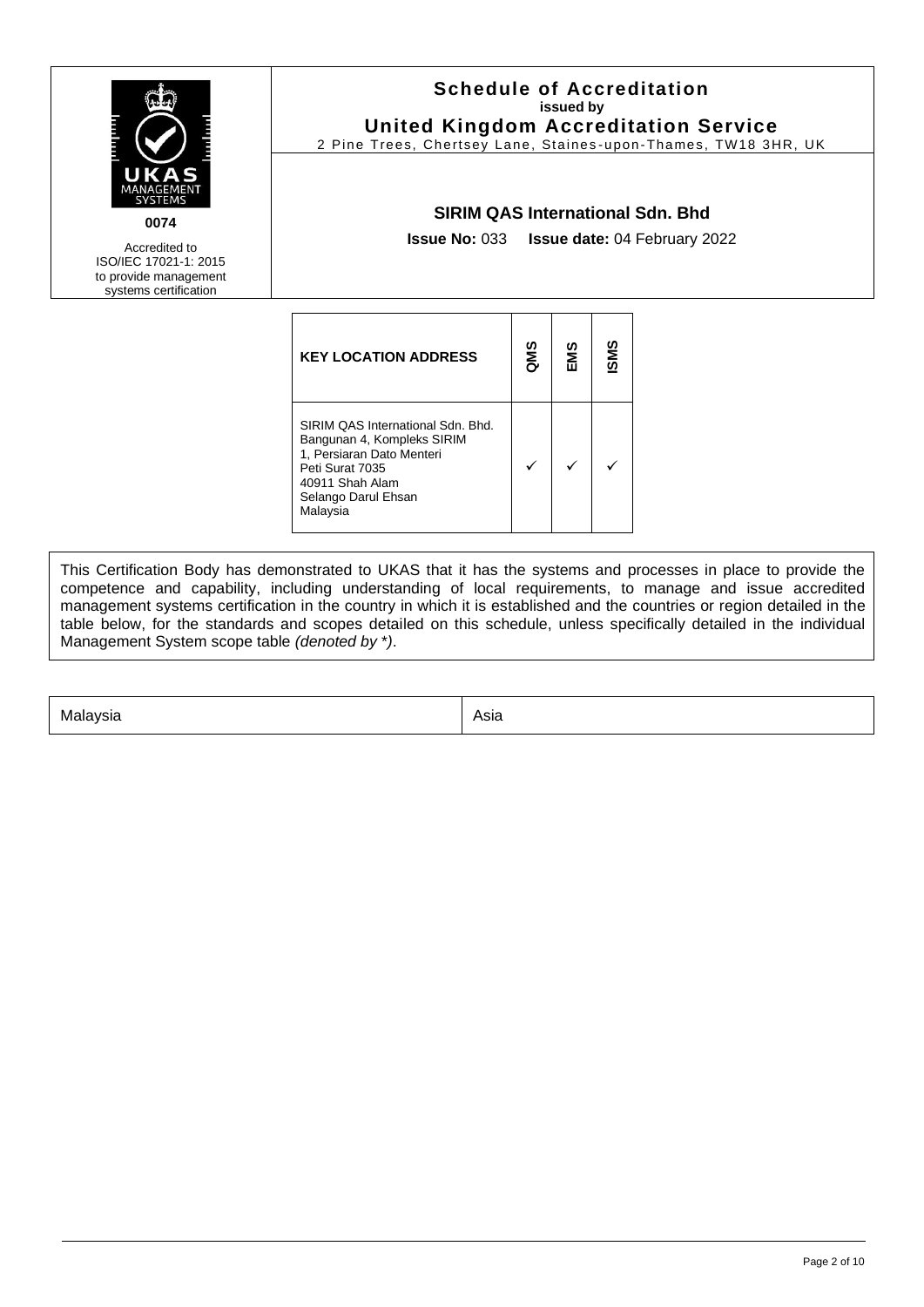

Accredited to ISO/IEC 17021-1: 2015 to provide management systems certification

#### **Schedule of Accreditation issued by United Kingdom Accreditation Service**

2 Pine Trees, Chertsey Lane, Staines -upon-Thames, TW18 3HR, UK

#### **SIRIM QAS International Sdn. Bhd**

**Issue No:** 033 **Issue date:** 04 February 2022

## **QUALITY MANAGEMENT SYSTEMS In accordance with ISO/IEC 17021-1: 2015**

<span id="page-2-0"></span>

| ISO 9001: 2015 Certification                                     |                                               |                                                                                                                                              |  |
|------------------------------------------------------------------|-----------------------------------------------|----------------------------------------------------------------------------------------------------------------------------------------------|--|
| <b>Accreditation Scope Reference</b><br>(as defined in IAF ID 1) | <b>Full / Limited</b><br><b>Accreditation</b> | <b>Extent of Scope</b>                                                                                                                       |  |
| IAF 1 Agriculture, forestry and fishing                          | Limited                                       | Growing of crops (non animal feed)<br>Support activities to agriculture and post-<br>harvest crop activities<br>Support services to forestry |  |
| IAF 2 Mining and quarrying                                       | Limited                                       | Quarrying of stone, sand and clay                                                                                                            |  |
| IAF 3 Food products, beverages and tobacco                       | Full                                          |                                                                                                                                              |  |
| IAF 4 Textiles and textile products                              | Full                                          |                                                                                                                                              |  |
| IAF 5 Leather and leather products                               | Limited                                       | Manufacture of luggage, handbags and the<br>like<br>Manufacture of Footwear                                                                  |  |
| IAF 6 Wood and wood products                                     | Full                                          |                                                                                                                                              |  |
| IAF 7 Pulp, paper and paper products                             | Full                                          |                                                                                                                                              |  |
| IAF 9 Printing companies                                         | Limited                                       | Printing and services related to printing<br>Other printing                                                                                  |  |
| IAF 10 Manufacture of coke and refined<br>petroleum products     | Limited                                       | Manufacture of refined petroleum products<br>Manufacture of coke oven products                                                               |  |
| IAF 12 Chemicals, chemical products and fibres                   | Full                                          |                                                                                                                                              |  |
| IAF 13 Pharmaceuticals                                           | Full                                          |                                                                                                                                              |  |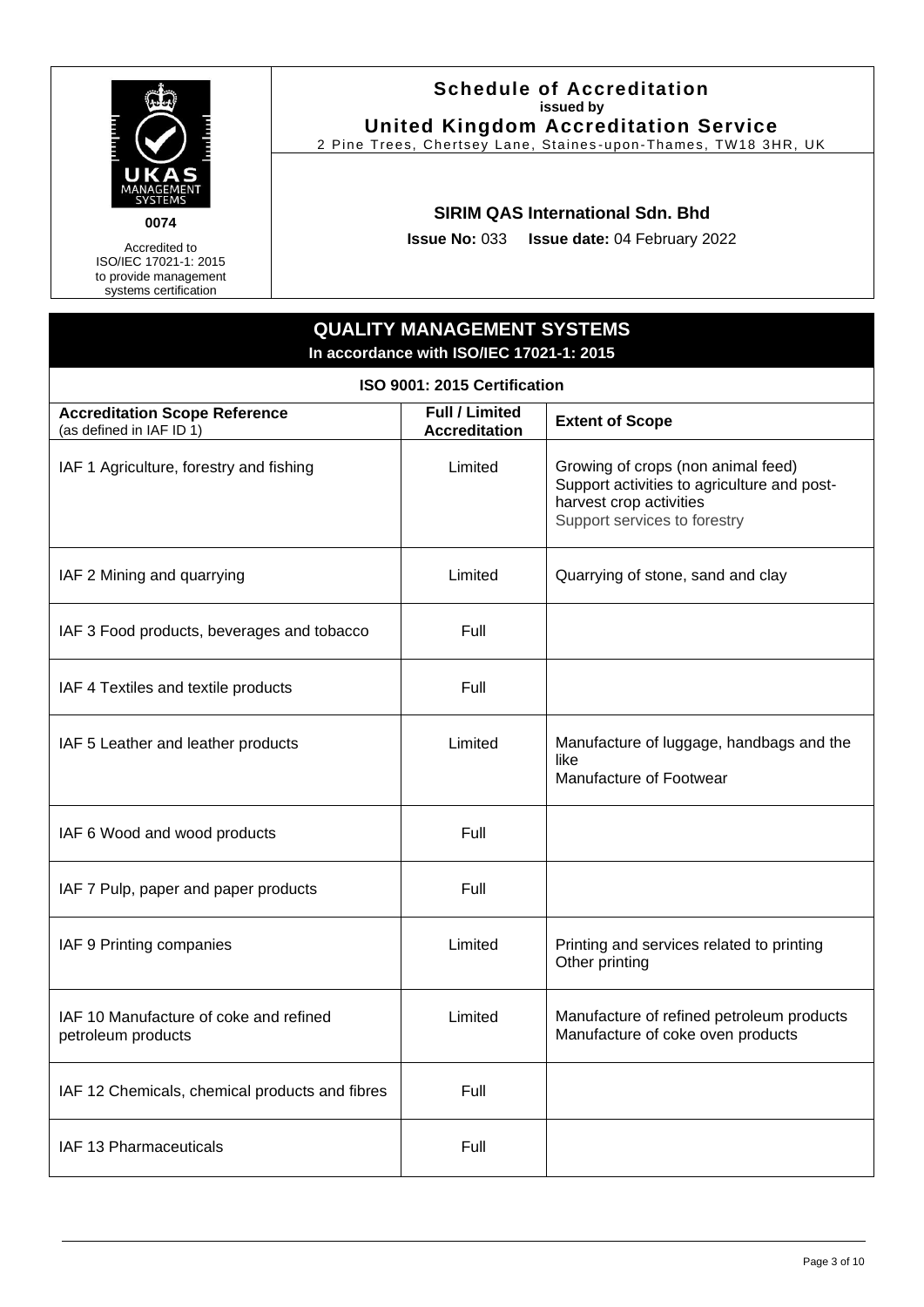

Accredited to ISO/IEC 17021-1: 2015 to provide management systems certification

#### **Schedule of Accreditation issued by United Kingdom Accreditation Service**

2 Pine Trees, Chertsey Lane, Staines -upon-Thames, TW18 3HR, UK

#### **SIRIM QAS International Sdn. Bhd**

**Issue No:** 033 **Issue date:** 04 February 2022

## **QUALITY MANAGEMENT SYSTEMS In accordance with ISO/IEC 17021-1: 2015**

| ISO 9001: 2015 Certification                                     |                                               |                                                                                                              |  |  |
|------------------------------------------------------------------|-----------------------------------------------|--------------------------------------------------------------------------------------------------------------|--|--|
| <b>Accreditation Scope Reference</b><br>(as defined in IAF ID 1) | <b>Full / Limited</b><br><b>Accreditation</b> | <b>Extent of Scope</b>                                                                                       |  |  |
| IAF 14 Rubber and plastic products                               | Full                                          |                                                                                                              |  |  |
| IAF 15 Non-metallic mineral products                             | Full                                          |                                                                                                              |  |  |
| IAF 16 Concrete, cement, lime, plaster etc                       | Full                                          |                                                                                                              |  |  |
| IAF 17 Basic metals and fabricated metal<br>products             | Full                                          |                                                                                                              |  |  |
| IAF 18 Machinery and equipment                                   | Full                                          |                                                                                                              |  |  |
| IAF 19 Electrical and optical equipment                          | Full                                          |                                                                                                              |  |  |
| IAF 20 Shipbuilding                                              | Full                                          |                                                                                                              |  |  |
| IAF 21 Aerospace                                                 | Limited                                       | Manufacture of parts and accessories for<br>aircraft and repair and maintenance of<br>aircraft               |  |  |
| IAF 22 Other transport equipment                                 | Limited                                       | Manufacture of Motor Vehicles, Trailers and<br>Semi-Trailers<br>Manufacture of Motorcycles and Bicycles      |  |  |
| IAF 23 Manufacturing not elsewhere classified                    | Limited                                       | Manufacturing not elsewhere classified less<br>Manufacture of medical and dental<br>instruments and supplies |  |  |
| IAF 24 Recycling                                                 | Full                                          |                                                                                                              |  |  |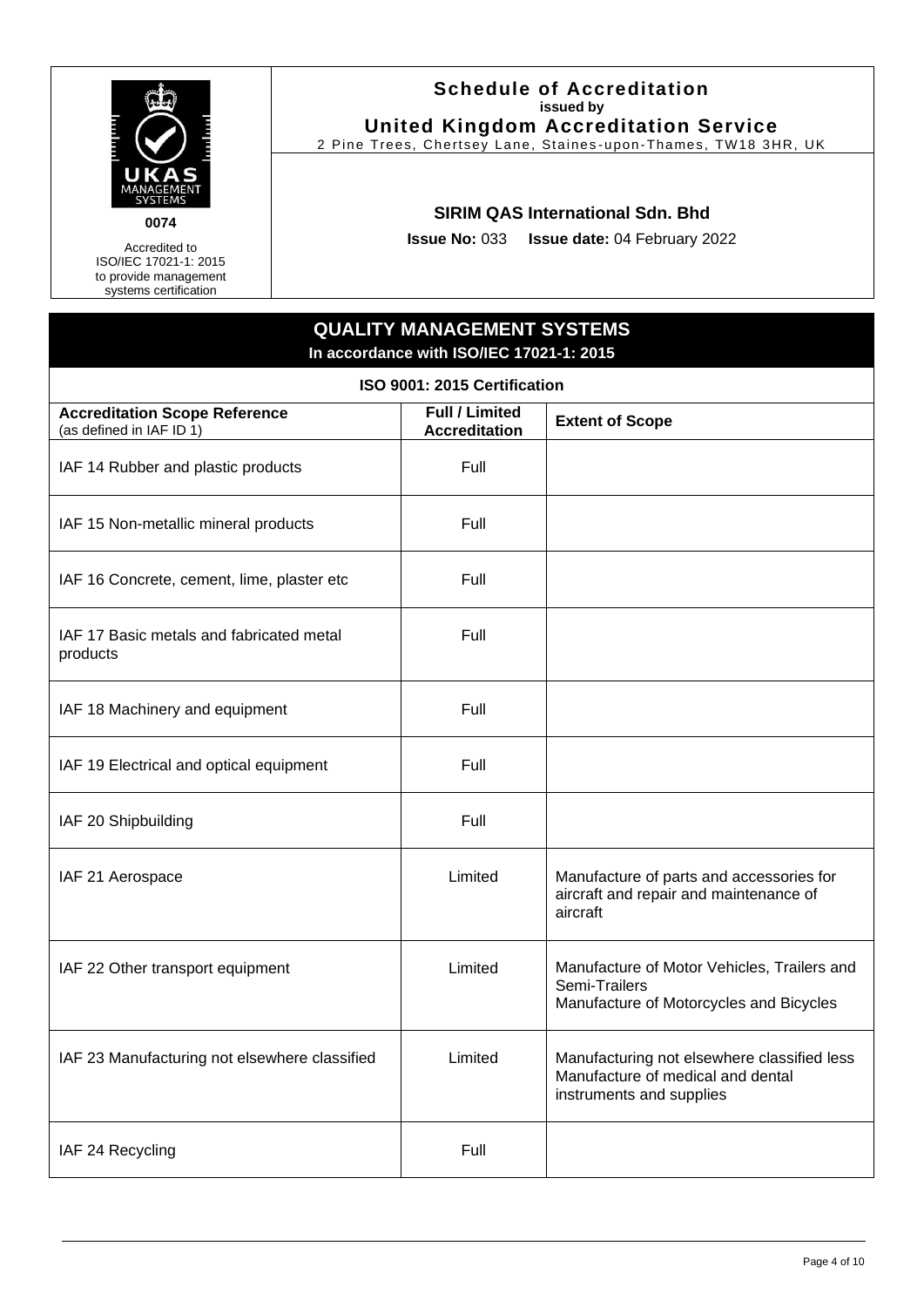

Accredited to ISO/IEC 17021-1: 2015

to provide management systems certification

#### **Schedule of Accreditation issued by United Kingdom Accreditation Service**

2 Pine Trees, Chertsey Lane, Staines -upon-Thames, TW18 3HR, UK

#### **SIRIM QAS International Sdn. Bhd**

**Issue No:** 033 **Issue date:** 04 February 2022

### **QUALITY MANAGEMENT SYSTEMS In accordance with ISO/IEC 17021-1: 2015**

| ISO 9001: 2015 Certification                                                                                    |                                               |                                                                                                                                                                                                                                                                |  |
|-----------------------------------------------------------------------------------------------------------------|-----------------------------------------------|----------------------------------------------------------------------------------------------------------------------------------------------------------------------------------------------------------------------------------------------------------------|--|
| <b>Accreditation Scope Reference</b><br>(as defined in IAF ID 1)                                                | <b>Full / Limited</b><br><b>Accreditation</b> | <b>Extent of Scope</b>                                                                                                                                                                                                                                         |  |
| IAF 25 Electricity supply                                                                                       | Full                                          |                                                                                                                                                                                                                                                                |  |
| IAF 27 Water supply                                                                                             | Full                                          |                                                                                                                                                                                                                                                                |  |
| IAF 28 Construction                                                                                             | Full                                          |                                                                                                                                                                                                                                                                |  |
| IAF 29 Wholesale and retail trade; Repair of<br>motor vehicles, motorcycles and personal and<br>household goods | Full                                          |                                                                                                                                                                                                                                                                |  |
| IAF 30 Hotels and restaurants                                                                                   | Full                                          |                                                                                                                                                                                                                                                                |  |
| IAF 31 Transport, storage and communication                                                                     | Full                                          |                                                                                                                                                                                                                                                                |  |
| IAF 32 Financial intermediation; real estate;<br>renting                                                        | Full                                          |                                                                                                                                                                                                                                                                |  |
| IAF 33 Information technology                                                                                   | Limited                                       | Computer programming, consultancy and<br>related activities                                                                                                                                                                                                    |  |
| IAF 34 Engineering services                                                                                     | Limited                                       | Research & development in engineering<br>Architectural and Engineering activities and<br>related technical consultancy<br>Other professional, scientific and technical<br>activities n.e.c.<br>Specialised design activities<br>Technical testing and analysis |  |
| IAF 35 Other services                                                                                           | Full                                          |                                                                                                                                                                                                                                                                |  |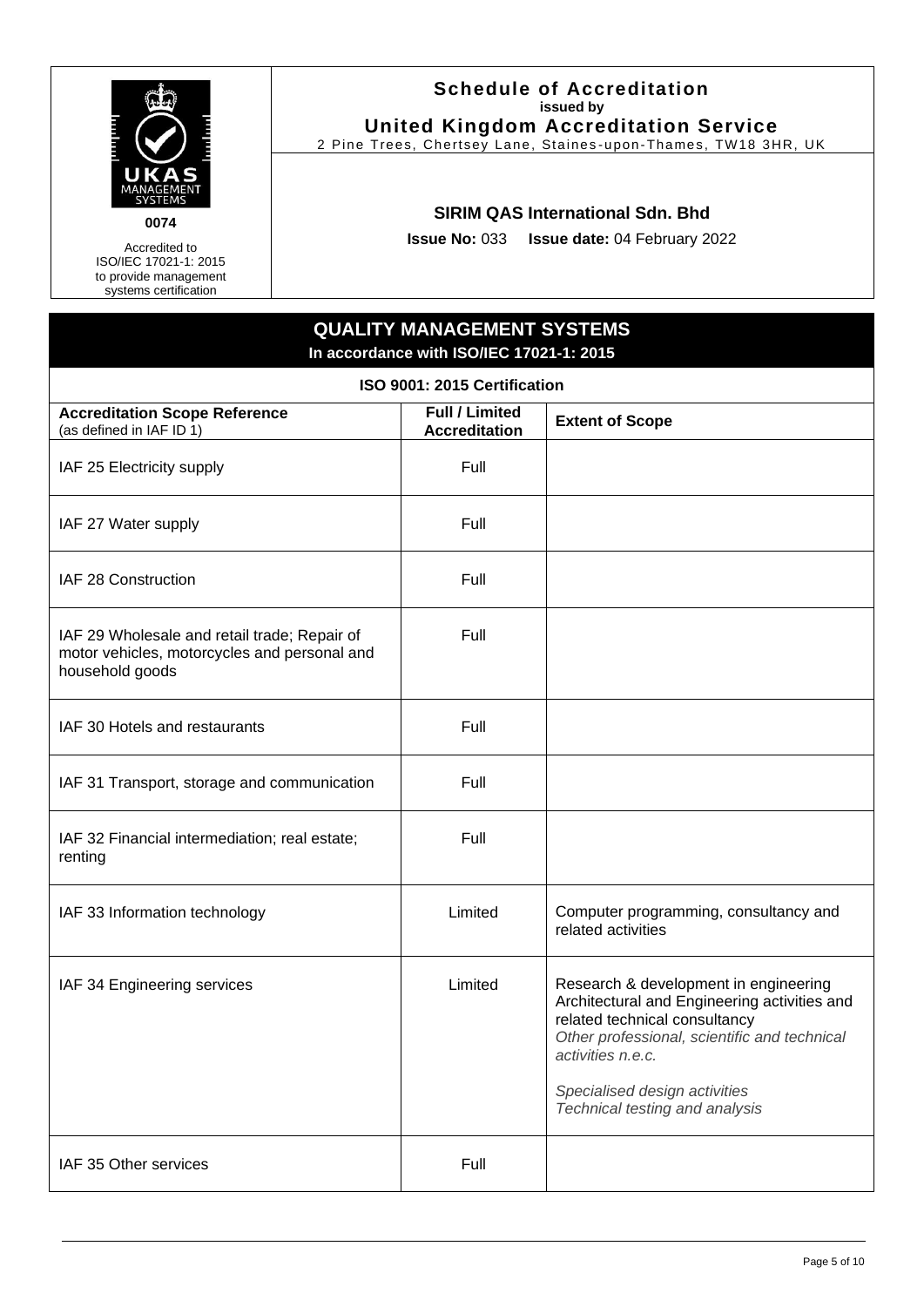

Accredited to ISO/IEC 17021-1: 2015 to provide management systems certification

#### **Schedule of Accreditation issued by United Kingdom Accreditation Service**

2 Pine Trees, Chertsey Lane, Staines -upon-Thames, TW18 3HR, UK

#### **SIRIM QAS International Sdn. Bhd**

**Issue No:** 033 **Issue date:** 04 February 2022

## **QUALITY MANAGEMENT SYSTEMS In accordance with ISO/IEC 17021-1: 2015 ISO 9001: 2015 Certification Accreditation Scope Reference** (as defined in IAF ID 1) **Full / Limited Accreditation Extent of Scope** IAF 36 Public administration The Rull of Tell IAF 37 Education **Full** Full IAF 38 Health and social work Limited Human Health Activities IAF 39 Other social services and Activities of professional membership organisations Library and archive activities Sporting Activities Botanical, Zoological and Nature Reserve **Activities** Treatment and disposal of non-hazardous waste *Other information service activities n.e.c.* Remediation activities and other waste management services END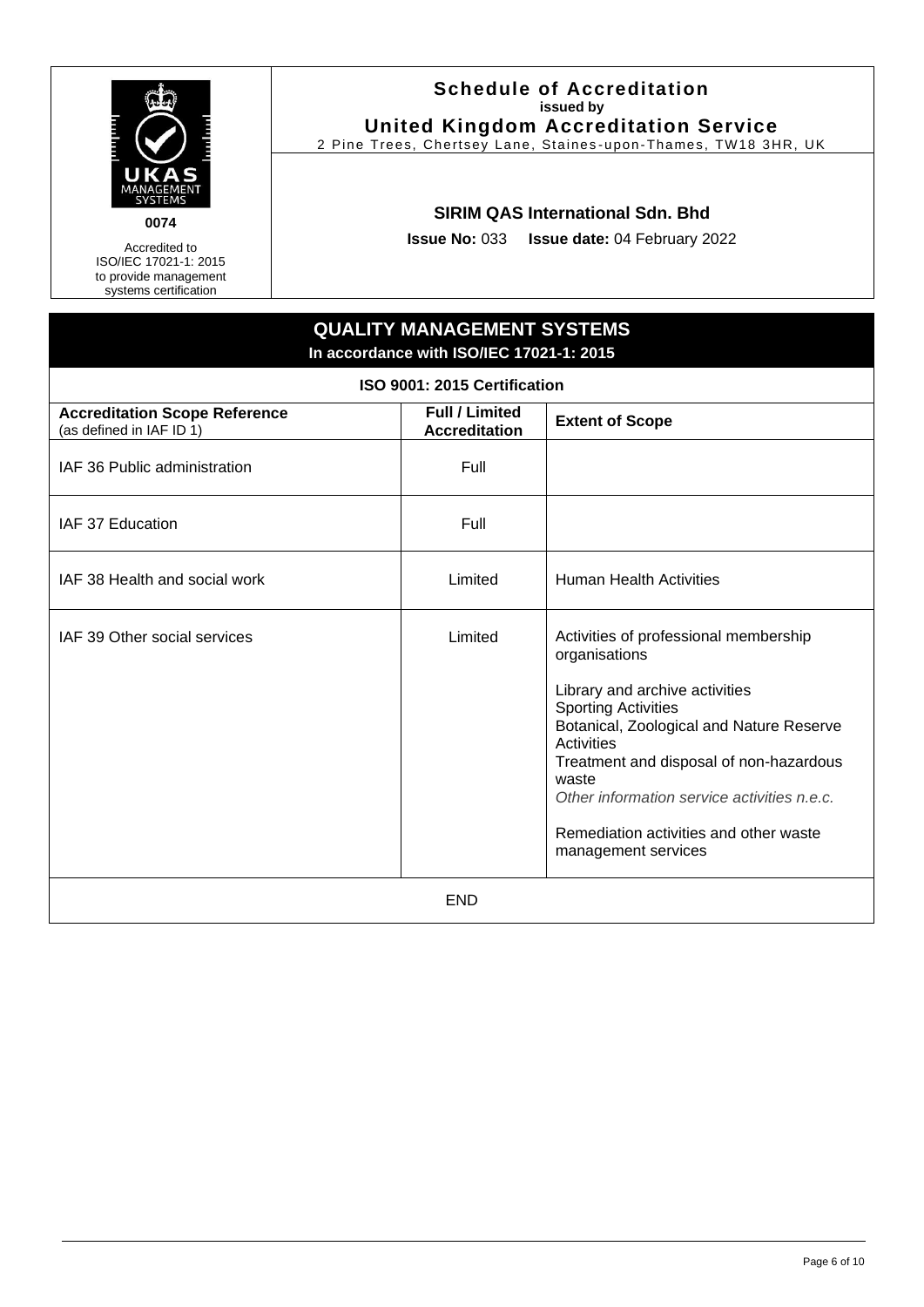

Accredited to ISO/IEC 17021-1: 2015 to provide management

systems certification

#### **Schedule of Accreditation issued by United Kingdom Accreditation Service**

2 Pine Trees, Chertsey Lane, Staines -upon-Thames, TW18 3HR, UK

#### **SIRIM QAS International Sdn. Bhd**

**Issue No:** 033 **Issue date:** 04 February 2022

## <span id="page-6-0"></span>**ENVIRONMENTAL MANAGEMENT SYSTEMS In accordance with ISO/IEC 17021-1: 2015 ISO 14001: 2015 Certification Accreditation Scope Reference** (as defined in IAF ID 1) **Full / Limited Accreditation Extent of Scope** IAF 1 Agriculture, forestry and fishing Limited Forestry and logging Support activities for animal production Growing of crops (non animal feed); market gardening; horticulture IAF 2 Mining and quarrying Full Full IAF 3 Food products, beverages and tobacco  $\blacksquare$  Full IAF 4 Textiles and textile products Limited Neaving Finishing of textiles, Manufacture of make-up textile articles, except apparel Manufacture of other textiles Manufacture of other wearing apparel and accessories  $IAF 6$  Wood and wood products  $I = \begin{bmatrix} \n\end{bmatrix}$  Full IAF  $7$  Pulp, paper and paper products  $\vert$  Full IAF 9 Printing companies Limited Printing and service activities related to printing IAF 10 Manufacture of coke and refined petroleum products Full IAF 12 Chemicals, chemical products and fibres  $\vert$  Full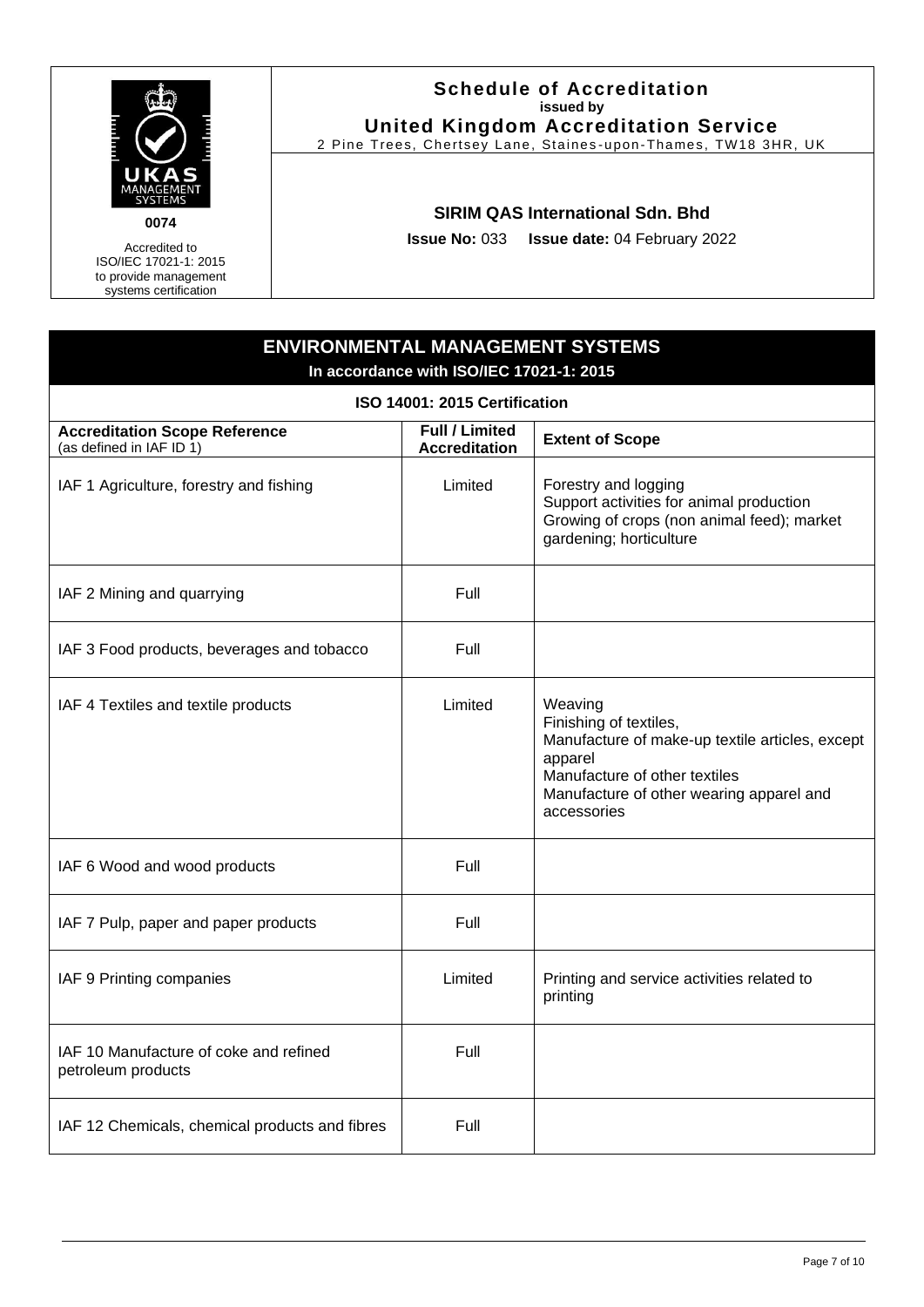

Accredited to

ISO/IEC 17021-1: 2015 to provide management systems certification

#### **Schedule of Accreditation issued by United Kingdom Accreditation Service**

2 Pine Trees, Chertsey Lane, Staines -upon-Thames, TW18 3HR, UK

#### **SIRIM QAS International Sdn. Bhd**

**Issue No:** 033 **Issue date:** 04 February 2022

## **ENVIRONMENTAL MANAGEMENT SYSTEMS In accordance with ISO/IEC 17021-1: 2015**

| ISO 14001: 2015 Certification                                    |                                               |                                                                                                                                                                                                            |  |
|------------------------------------------------------------------|-----------------------------------------------|------------------------------------------------------------------------------------------------------------------------------------------------------------------------------------------------------------|--|
| <b>Accreditation Scope Reference</b><br>(as defined in IAF ID 1) | <b>Full / Limited</b><br><b>Accreditation</b> | <b>Extent of Scope</b>                                                                                                                                                                                     |  |
| IAF 13 Pharmaceuticals                                           | Full                                          |                                                                                                                                                                                                            |  |
| IAF 14 Rubber and plastic products                               | Full                                          |                                                                                                                                                                                                            |  |
| IAF 15 Non-metallic mineral products                             | Full                                          |                                                                                                                                                                                                            |  |
| IAF 16 Concrete, cement, lime, plaster etc                       | Full                                          |                                                                                                                                                                                                            |  |
| IAF 17 Basic metals and fabricated metal<br>products             | Full                                          |                                                                                                                                                                                                            |  |
| IAF 18 Machinery and equipment                                   | Full                                          |                                                                                                                                                                                                            |  |
| IAF 19 Electrical and optical equipment                          | Full                                          |                                                                                                                                                                                                            |  |
| IAF 21 Aerospace                                                 | Limited                                       | Repair and servicing of aircraft                                                                                                                                                                           |  |
| IAF 22 Other transport equipment                                 | Full                                          |                                                                                                                                                                                                            |  |
| IAF 23 Manufacturing not elsewhere classified                    | Limited                                       | Manufacture of medical and dental<br>instruments and supplies<br>Other manufacturing n.e.c.<br>Manufacture of jewellery and related articles<br>Manufacture of imitation jewellery and related<br>articles |  |
| IAF 24 Recycling                                                 | Full                                          |                                                                                                                                                                                                            |  |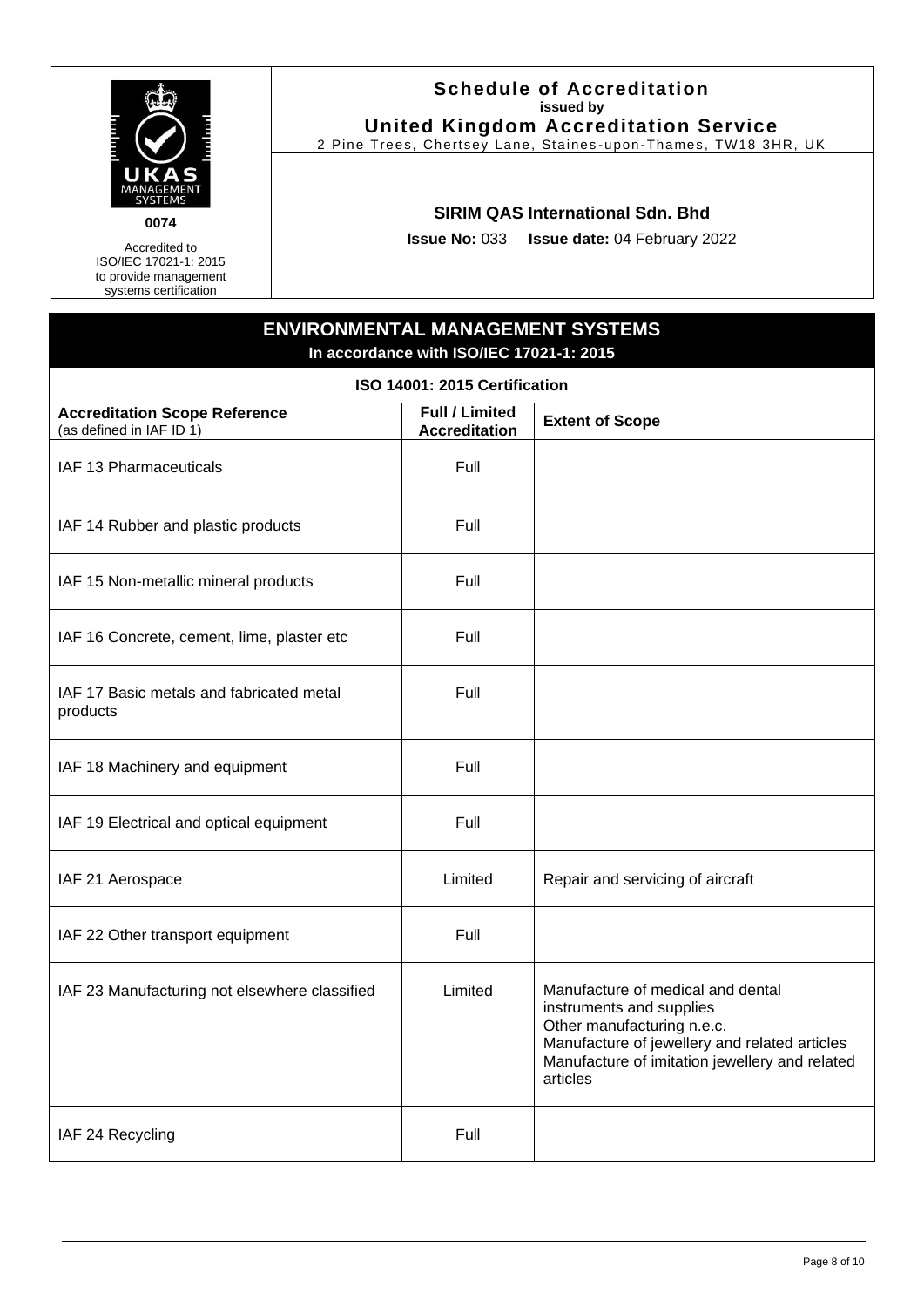

**0074**

Accredited to ISO/IEC 17021-1: 2015 to provide management systems certification

#### **Schedule of Accreditation issued by United Kingdom Accreditation Service**

2 Pine Trees, Chertsey Lane, Staines -upon-Thames, TW18 3HR, UK

#### **SIRIM QAS International Sdn. Bhd**

**Issue No:** 033 **Issue date:** 04 February 2022

## **ENVIRONMENTAL MANAGEMENT SYSTEMS In accordance with ISO/IEC 17021-1: 2015**

| ISO 14001: 2015 Certification                                                                                   |                                               |                                                          |  |  |
|-----------------------------------------------------------------------------------------------------------------|-----------------------------------------------|----------------------------------------------------------|--|--|
| <b>Accreditation Scope Reference</b><br>(as defined in IAF ID 1)                                                | <b>Full / Limited</b><br><b>Accreditation</b> | <b>Extent of Scope</b>                                   |  |  |
| IAF 25 Electricity Supply                                                                                       | Full                                          |                                                          |  |  |
| EA 26 Gas supply                                                                                                | Full                                          |                                                          |  |  |
| IAF 28 Construction                                                                                             | Full                                          |                                                          |  |  |
| IAF 29 Wholesale and retail trade; Repair of<br>motor vehicles, motorcycles and personal and<br>household goods | Full                                          |                                                          |  |  |
| IAF 30 Hotels and restaurants                                                                                   | Full                                          |                                                          |  |  |
| IAF 31 Transport, storage and communication                                                                     | Limited                                       | <b>Transport and Storage</b>                             |  |  |
| IAF 32 Financial intermediation; real estate;<br>renting                                                        | Limited                                       | Insurance                                                |  |  |
| IAF 34 Engineering services                                                                                     | Full                                          |                                                          |  |  |
| IAF 35 Other services                                                                                           | Limited                                       | Cleaning activities                                      |  |  |
| IAF 36 Public administration                                                                                    | Full                                          |                                                          |  |  |
| IAF 39 Other social services                                                                                    | Limited                                       | Sewerage, Waste Management<br>and Remediation Activities |  |  |
|                                                                                                                 | <b>END</b>                                    |                                                          |  |  |